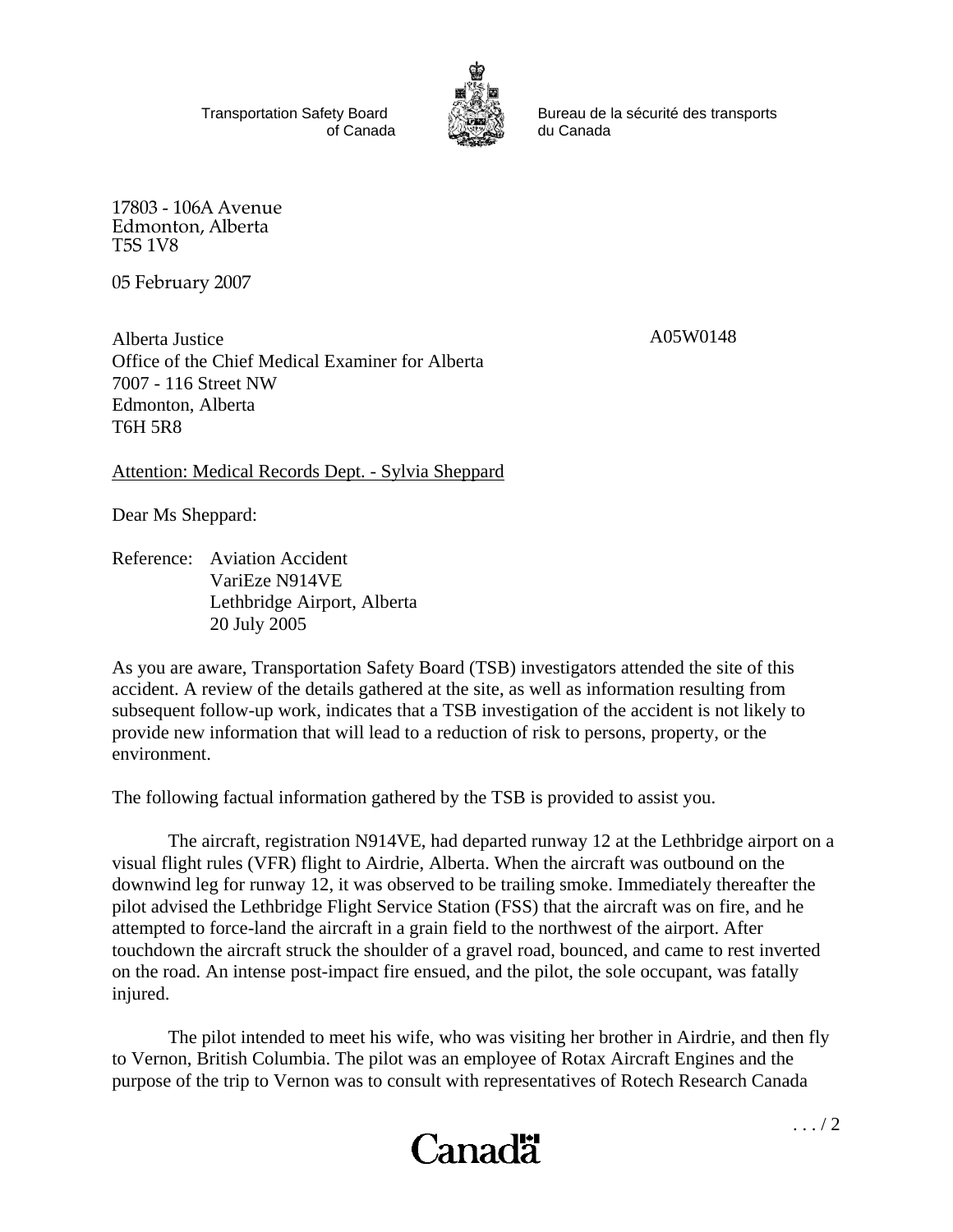regarding the new engine installation in the aircraft. He held a medically valid private pilot license (aeroplane), issued in the United States, and endorsed for single and multi engine land. His last available record of flight time, recorded on an Federal Aviation Administration (FAA)

document dated August 1999, was 275 hours. No personal log books were recovered for examination, and the pilot's total flying time on the date of the accident was not determined. The pilot also held a U. S. FAA Airframe and Power plant (A & P) aircraft maintenance license.

The aircraft, known as a VariEze, was originally constructed in 1982 and was registered in the United States under the Experimental category, approved for amateur built operations. An amateur-built aircraft is defined as an aircraft in which the major portion of the aircraft has been fabricated and assembled by persons who undertook the construction project solely for their



Figure 1: Photo of VariEze

own education or recreation. The VariEze is a Burt Rutan design and the airframe is primarily composite (fibreglass) construction. The design is somewhat unconventional in that it utilizes a canard wing at the front of the fuselage to control pitch attitude, and a "pusher" engine mounted at the rear of the fuselage (see Figure 1). The aircraft is fitted with fixed main gear and a retractable nose wheel. The nose gear may be retracted in the air for optimum performance, as well as on the ground to provide nose-down parking.

FAA records indicated the pilot had purchased the aircraft in June of 2003. The aircraft had been recently modified with the installation of a turbocharged, liquid-cooled Rotax 914 UL-2 engine (sn V9144874) which replaced the original Lycoming O-235 engine. This was reportedly the only VariEze currently flying with this engine configuration. In addition to the engine installation being unique to this model of aircraft, the engine itself was also highly modified, with the addition of an intercooler on the induction system and higher compression cylinders and pistons.

The *VariEze Owner's Manual* states that a major repair or alteration of the VariEze requires re licensing and issuance of a new airworthiness certificate and operating limitations. The original Special Airworthiness Certificate that was issued to the aircraft specified that no changes could be made without FAA notification. The engine change had not been reported to the FAA. Had the engine change been reported as required by regulation, the FAA would of had an opportunity to review the change and to conduct an audit of the installation. The aircraft had also been modified with the installation of a NAVMAN Fuel 2100 computerized fuel flow monitoring system that indicated the amount of fuel being consumed by the engine. Information provided by NAVMAN revealed the Fuel 2100 system is designed for marine applications, and not for use in aircraft. Current regulations do not address the use of non-aviation components in critical systems in amateur-built aircraft.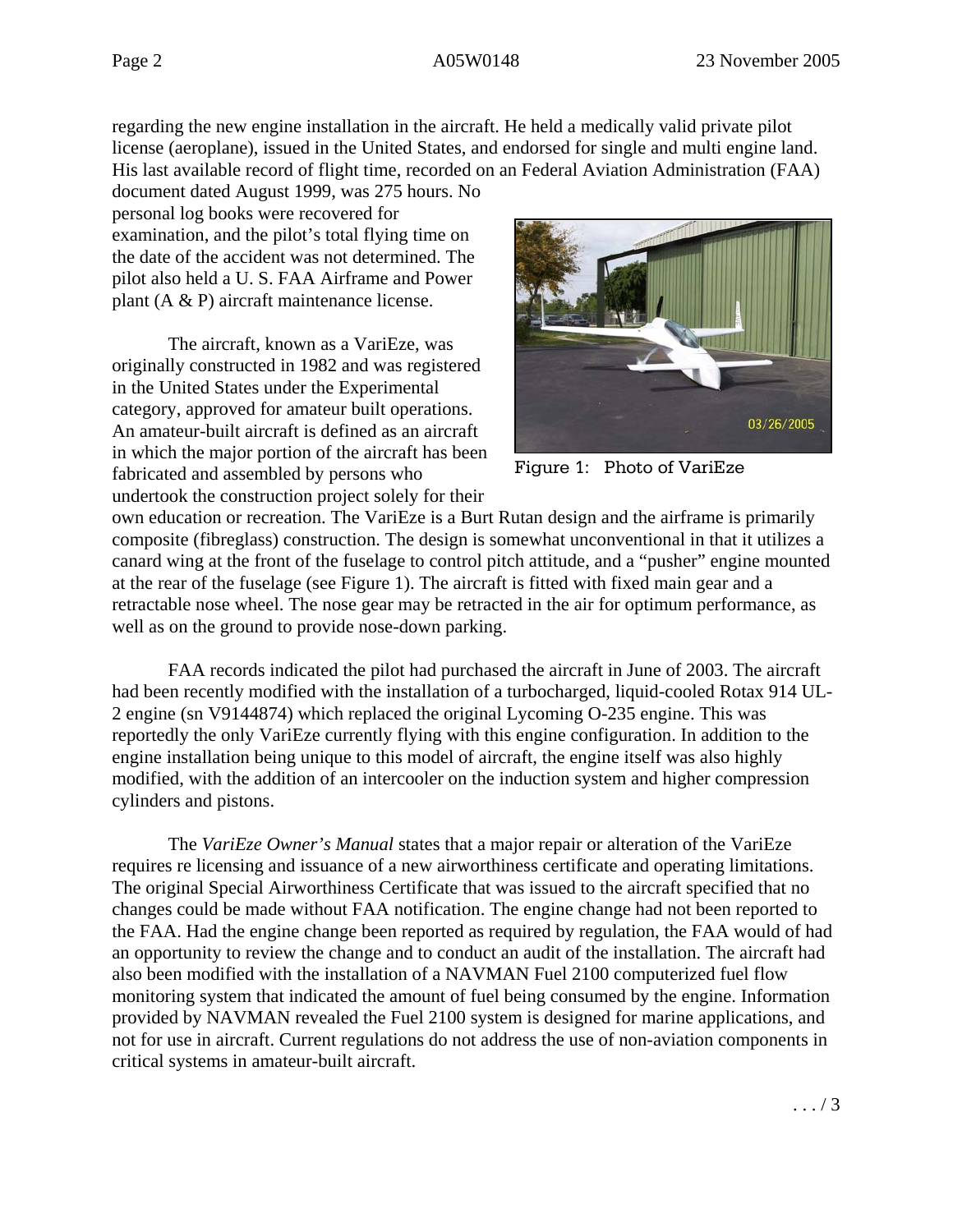The pilot had arrived in Lethbridge at 1358 mountain daylight time  $(MDT)^1$ , following a flight from Rapid City, North Dakota. A total of 39 litres of 100LL was added to the aircraft before departure. The pilot had difficulty starting the aircraft prior to departure, and he deplaned and handpropped the engine several times before a successful start was achieved. No pre-take off runup was observed. The aircraft took off on runway 12 at 1534 (see Figure 2). Bystanders described the take-off, the initial climb, and the left turn to the downwind leg of the airport circuit as normal. When the aircraft was approximately 1000 feet above ground and outbound on the downwind leg for runway 12 it was observed to be trailing smoke. The intensity of the smoke increased rapidly as the aircraft continued on the



Figure 2: Flight path

downwind leg and approximately one minute and twenty seconds after take-off the pilot advised the Lethbridge FSS that the aircraft was on fire. The aircraft was then observed to turn left, as if to position on a left base for runway 12, and dive rapidly toward the ground. The aircraft continued on an extended base leg, past the centre line of runway 12, and force-landed in a grain field, immediately adjacent to a secondary gravel road.

The aircraft nosed over after touchdown, struck the shoulder of the road, bounced, and came to rest inverted (see Figure 3). There was an explosion at impact and the aircraft was destroyed by an intense postimpact fire. The accident occurred at 1536, and the accident site was located approximately five-eighths of a mile to the northwest of the threshold of runway 12. The fatally injured pilot was found in the front cockpit of the aircraft. A latched lap-belt was found in the wreckage. Initial information from Alberta Medical Examiner's office indicated the cause of death was the thermal effects of fire.



Figure 3: Wreckage trail

Airport personnel arrived at the site within four minutes of the accident. The fuselage was engulfed in flame and they were unable to extinguish the fire with hand-held fire extinguishers. The Lethbridge Fire Department responded to the accident at 1539 and arrived on scene with a pumper truck, an ambulance, and a tanker truck at 1543. The multiple small fires were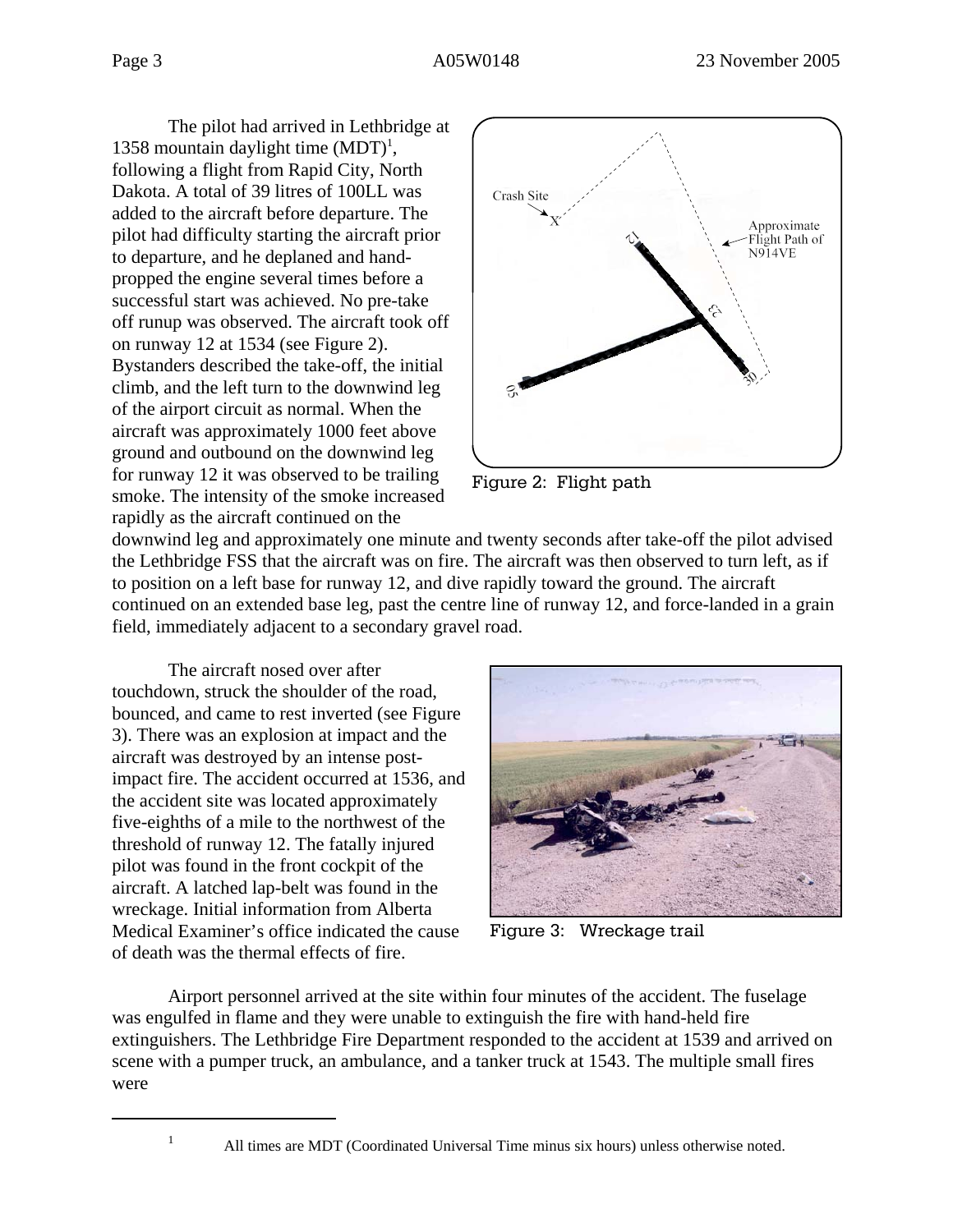. . . / 4

extinguished within 10 to 15 minutes. The aircraft was fitted with an emergency locator transmitter (ELT). The ELT did not activate at impact and was destroyed by the post-impact fire.

Examination of the aircraft, the occurrence site, and the wreckage trail showed that the aircraft struck the field on a heading of 214° Magnetic (M). The aircraft had struck a fence post prior to impact. A swath through the 24 to 30-inch-high grain crop indicated the aircraft touched down in a wings and nose level attitude. The nose gear was in the retracted position at impact. The left wing detached when the aircraft struck the shoulder of the road, which may have resulted in fuel being released from the left wing fuel tank. The inboard section of the left wing and the left side of the fuselage sustained extreme post-impact fire damage.

Field examination of the engine indicated an in-flight fire had developed in the engine compartment. This was consistent with witness observations. Although the engine had torn away from the airframe during the impact sequence and had come to rest in an area that was not subjected to the post-impact fire, it displayed evidence of severe fire damage. The ignition module, dual carburettors, and fuel pressure regulator were partially melted and heat deformed. The carburettors and fuel pressure regulator were manufactured of an aluminum alloy which has a melting point of 538 to 593°C. The dual carburettors and the fuel pressure regulator were recovered from the wreckage and submitted to the TSB Engineering Branch for examination. No failures were observed that might have caused them to be a contributing factor in the fire that occurred prior to the aircraft impacting the ground.

A piece of detached, heat-damaged tubing, complete with clamp and remnants of a burned rubber hose, was recovered from the wreckage trail and submitted to the TSB Engineering Branch to determine if it was from the fuel pressure regulator, one of the carburettors or another component in the fuel system. Examination of the fracture surface of the fitting did not identify any signs of a progressive failure. Visual and dimensional comparison of the fitting indicated it was the inlet post of a NAVMAN fuel flow transducer (see figures 4 and 5).



Figure 4: Exemplar NAVMAN Fuel Flow Transducer



Figure 5: Recovered Inlet Post of Fuel Flow Transducer compared to Exemplar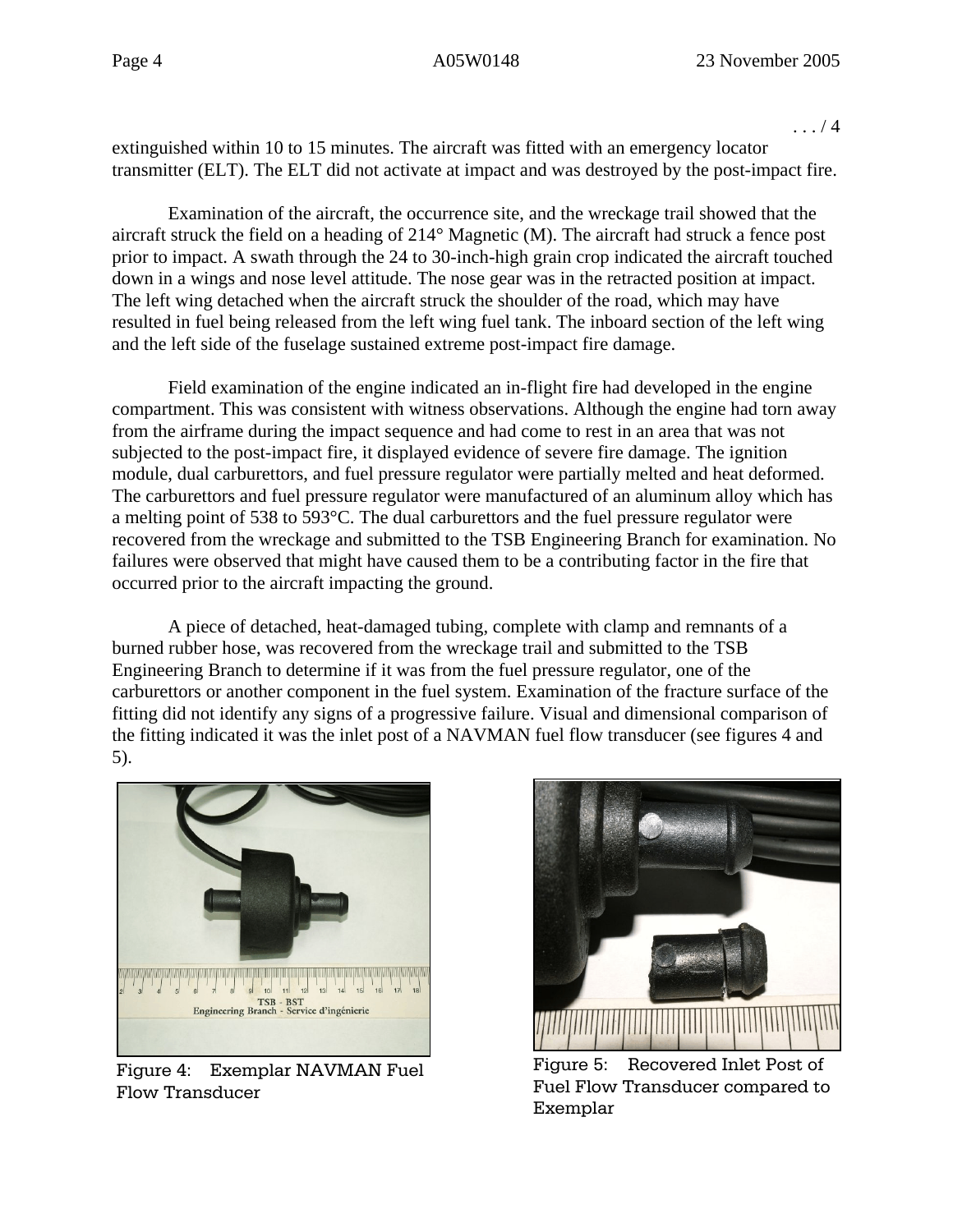. . . / 5

Since only this small part of the fuel flow transducer was recovered, it could not be determined where it had been mounted in the aircraft, or if it was clearly a factor in the in-flight fire. The NAVMAN installation instructions state that the fuel flow transducer must be installed after the main fuel filter. In this aircraft, the main fuel filter was mounted on the forward side of the firewall, immediately adjacent to where the main fuel line entered the engine compartment, and installing the transducer after the main fuel filter would have placed it in the engine compartment. As well, flow transducers used in aviation applications are usually mounted in the engine compartment. The transducer has a published maximum operating temperature of 50°C and a component failure temperature of 509°C. The transducer, including the outer casing, is manufactured from a composite glass FORTRON material. Fuel flow transducers used in aircraft applications normally have housings made of stainless steel. The engine compartment would see temperatures of several hundred degrees Celsius during normal operation, and if the fuel flow transducer was mounted in the engine compartment it could have been exposed to temperatures that exceeded its maximum designed environmental temperature range.

The aircraft was fitted with two wing fuel tanks, each with a capacity of approximately 12 US gallons, and one auxiliary tank with a capacity of 18 US gallons. The auxiliary tank had been installed in the rear cockpit, and was held in place with crisscrossed straps that were looped through seat-belt rings. It was manufactured from marine-grade plastic, and was intended for a marine application. The tank was plumbed directly to the fuel selector valve, in that way bypassing a smaller fuselage tank that was part of the original fuel system. The auxiliary tank was found inverted and severely fire damaged, under the main fuselage.

The airframe and engine were fire damaged to the extent that no component testing or leak checks could be accomplished. While the occurrence is consistent with the aircraft having sustained a fuel fed in-flight engine fire, the reason for the fire was not determined.

A standard emergency procedure to deal with an in-flight engine fire in a single engine aircraft is to close the throttle and select the mixture control to the idle cut-off position, place the fuel selector and boost pump switches in the OFF positions, place the ignition switches in the OFF positions, and perform an engine out landing in the most suitable available area. If the fire does not extinguish quickly, a pilot may elect to dive the aircraft in an effort to find an airspeed that will provide an incombustible fuel / air mixture. The *VariEze Owner's Manual* states that in the event of an in-flight fire, "determine the cause: if electrical, all electrical power off; if fuel, fuel off and electrical power off. Execute a precautionary landing as soon as possible." Postaccident examination of the cockpit determined that the fuel selector handle was in the vertical position, which would indicate it was selected to the auxiliary fuselage tank, and the fuel boost pump switches and magneto switches were in the ON positions at impact. The aircraft was not fitted with an engine fire extinguisher, and was not required to be fitted with an engine fire extinguisher system under current regulation.

The weather was suitable for VFR flight and weather was not considered a factor in the occurrence. The sky conditions were near clear and the surface winds were from 120°M at 10 knots.